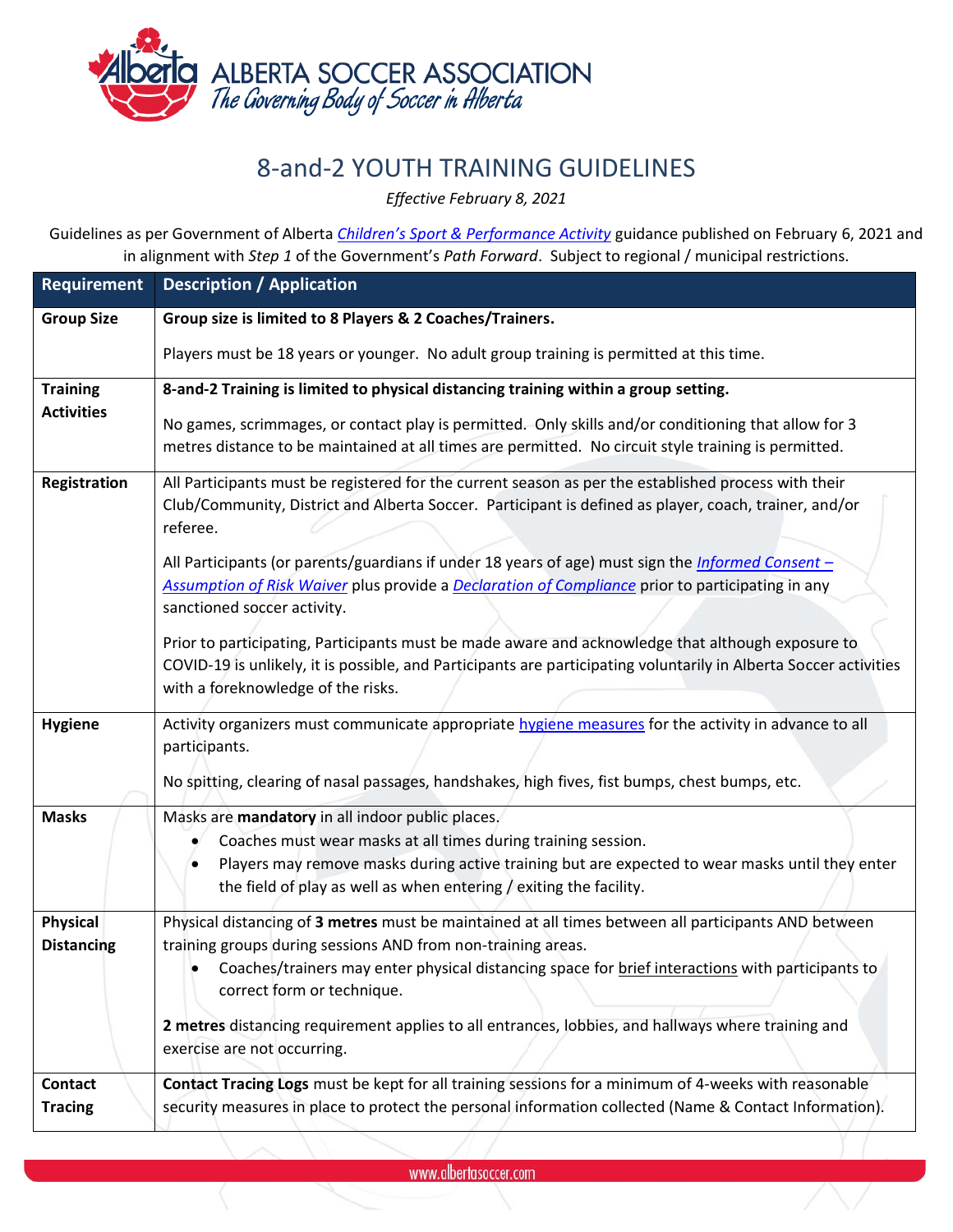

| <b>Requirement</b>     | <b>Description / Application</b>                                                                                                                                                                                                 |
|------------------------|----------------------------------------------------------------------------------------------------------------------------------------------------------------------------------------------------------------------------------|
| <b>Screening &amp;</b> | Verbal health checks must be completed prior to every session as per COVID-19 Symptoms Checklist.                                                                                                                                |
| <b>Response Plan</b>   | Individuals exhibiting COVID-19 symptoms may not participate in training.                                                                                                                                                        |
|                        | Rapid Response plans are required to ensure the safe isolation of and swift departure from the facility of a<br>Participant who becomes sick (symptomatic) while participating in a group session.                               |
| <b>Equipment</b>       | All equipment must be cleaned and sanitized before and after each group training session. Recommend<br>that one individual be assigned responsibility for management of equipment.                                               |
|                        | Touchable equipment cannot be shared between players nor between players and coaches.                                                                                                                                            |
|                        | Goalkeeper gloves cannot be shared and must be visibly clean prior to session.                                                                                                                                                   |
| <b>Scheduling</b>      | Training sessions must be scheduled and approved by a Club, and/or District.<br>All training schedules and attendance lists must be shared with Club and/or District for contact<br>tracing purposes.                            |
|                        | A training group is defined as:                                                                                                                                                                                                  |
|                        | Two coaches (minimum)<br>Eight youth players (maximum)                                                                                                                                                                           |
|                        | No more than a total of ten individuals in a group session                                                                                                                                                                       |
|                        | ! Players may not be scheduled for multiple group sessions in a single calendar day.                                                                                                                                             |
|                        | ! Coaches must remain with the group for the entire session; coaches may not move between sessions.                                                                                                                              |
|                        | Sessions must be scheduled to allow sufficient time between activities to allow for:                                                                                                                                             |
|                        | the sanitization of all shared equipment,<br>$\bullet$                                                                                                                                                                           |
|                        | the coach to wash or sanitize hands if participating in subsequent training sessions,<br>$\bullet$<br>physical distancing of 3 metres to be maintained during entry & exit of training/facility.                                 |
|                        | More than one training group may be scheduled at a single facility, so long as:                                                                                                                                                  |
|                        | 3 metres distance is maintained between groups OR a physical barrier that you cannot go through<br>is in place between group sessions (i.e. curtain). Tape, cones, benches on floor is not considered a<br>physical barrier.     |
|                        | Scheduling minimizes the number of participants arriving/leaving at the same time.<br>$\bullet$                                                                                                                                  |
| <b>Coaches</b>         | Coaches are expected to provide active instruction and correction. Passive supervision of a physical activity<br>is not considered to be training and is not permitted.                                                          |
|                        | At minimum, one coach must be 18+ years and Certified (Internationally, Nationally, or Provincially) or<br>Trained (appropriate NCCP level) and have a valid CPIC including Vulnerable Sector Search on file with<br>their club. |
|                        | Second coach may be non-certified/trained but MUST have a valid CPIC with Vulnerable Sector Search on<br>file with their club.                                                                                                   |
|                        |                                                                                                                                                                                                                                  |